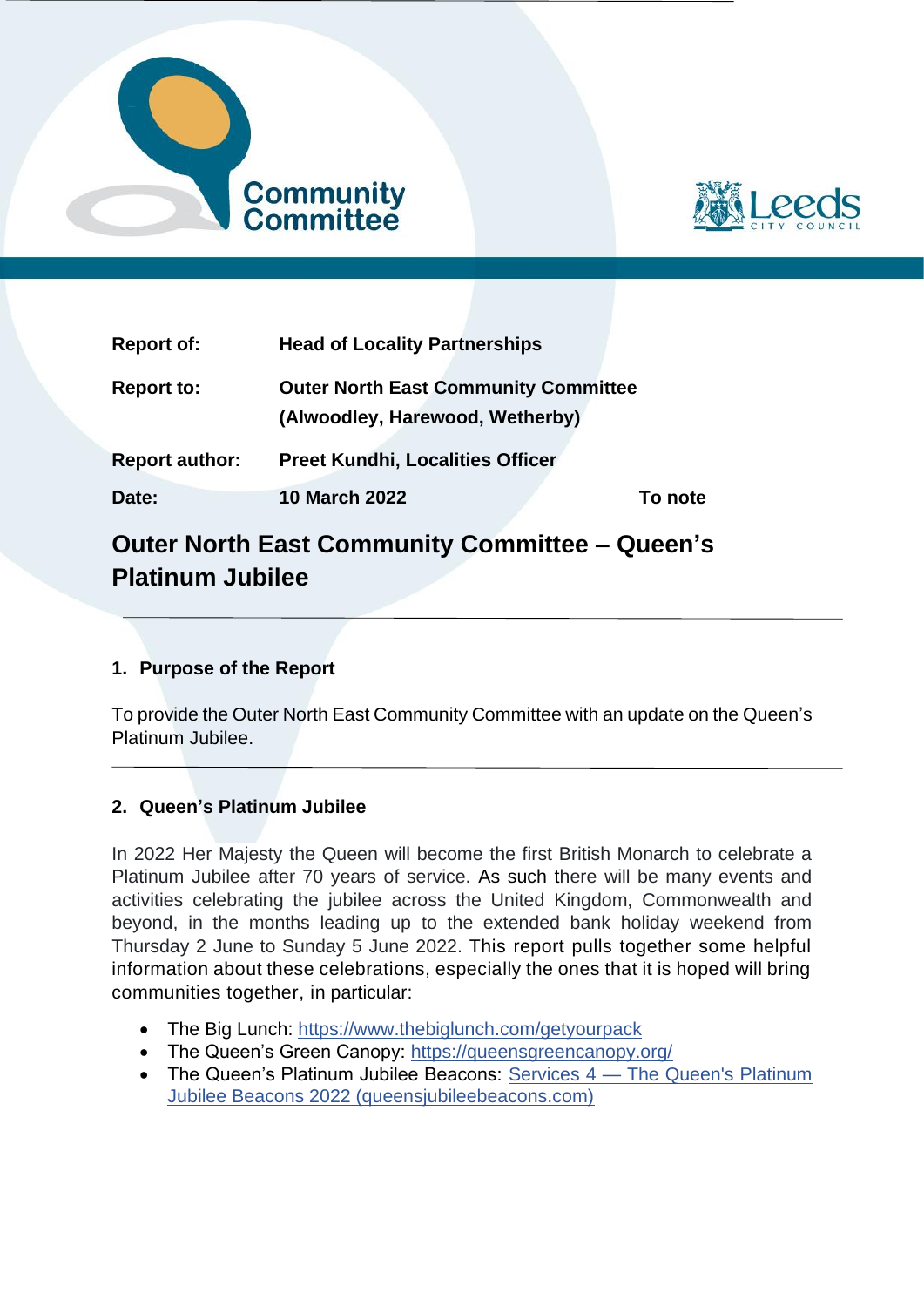Externally, more than £22 million of National Lottery funding is being made available to help communities across the country celebrate the Platinum Jubilee:

- The National Lottery Community Fund's [Platinum Jubilee Fund](https://www.tnlcommunityfund.org.uk/funding/programmes/the-platinum-jubilee-fund) will provide grants of up to £50,000 to 70 impactful community projects across the UK. In addition, grants of up to £10,000 from The National Lottery [Awards For All](https://www.tnlcommunityfund.org.uk/funding/programmes/national-lottery-awards-for-all-england)  [programme](https://www.tnlcommunityfund.org.uk/funding/programmes/national-lottery-awards-for-all-england) will be available for community-led events throughout 2022.
- Arts Council England's [Let's Create Jubilee Fund](https://www.artscouncil.org.uk/our-open-funds/let%E2%80%99s-create-jubilee-fund) will support voluntary and community organisations in England to develop creative and cultural activities as part of Platinum Jubilee celebrations with grants of up to £10,000.
- The Arts Council has also announced £175,000 to help libraries [celebrate.](https://www.artscouncil.org.uk/our-open-funds/let%E2%80%99s-create-jubilee-fund) The funding will be distributed by [Libraries Connected,](https://www.librariesconnected.org.uk/) and will provide £1,000 for each library service
- Throughout the year community organisations will also be able to apply for grants from the Arts Council's [National Lottery Project Grants](https://www.artscouncil.org.uk/projectgrants)  [programme,](https://www.artscouncil.org.uk/projectgrants) which has been refreshed with new guidance to better support a broader range of ambitious cultural projects.
- The National Lottery Heritage Fund will support communities to take action to help natural green spaces flourish as a legacy of the Queens Platinum Jubilee. Additional funding will create [70 paid placements for young people](https://www.heritagefund.org.uk/news/ps7million-legacy-nature-and-communities-queens-jubilee)  [from under-served and disadvantaged backgrounds.](https://www.heritagefund.org.uk/news/ps7million-legacy-nature-and-communities-queens-jubilee)
- [Sport England's](https://www.sportengland.org/) Queen's Platinum Jubilee Activity Fund, which will open at the beginning of 2022, will focus on the role of sport and physical activity in tackling inequalities and building stronger communities.

The Communities Team are working with local ward members in the promotion of these celebrations and the funding opportunities that are available and offering support where Community Committees are seeking to allocate some wellbeing funds. They are also currently reaching out to partners and local voluntary and community groups through their local networks, partnerships and social media pages to promote these opportunities and support organisations in the planning and development of local activities.

Community Committees will play a key role in this promotion, as well as supporting local communities where there are plans to be made for the Queen's Platinum Jubilee. The Communities Team have developed a Social Media Plan, including a Queen's Platinum Jubilee poster, attached at appendix 2, to raise awareness of the celebratory weekend in June 2022.

#### **3. The Big Jubilee Lunch**

The Big Jubilee Lunch has been chosen as the official community celebration for The Queen's Platinum Jubilee weekend. The Big Lunch is a chance to celebrate community connections and get to know one another a little better. The Big Lunch are working on free Big Lunch packs to help everyone celebrate the Queen's Platinum Jubilee with your community and neighbouring residents. For more information and your free pack visit [The Big Lunch | Eden Project Communities](https://www.edenprojectcommunities.com/the-big-lunch) website.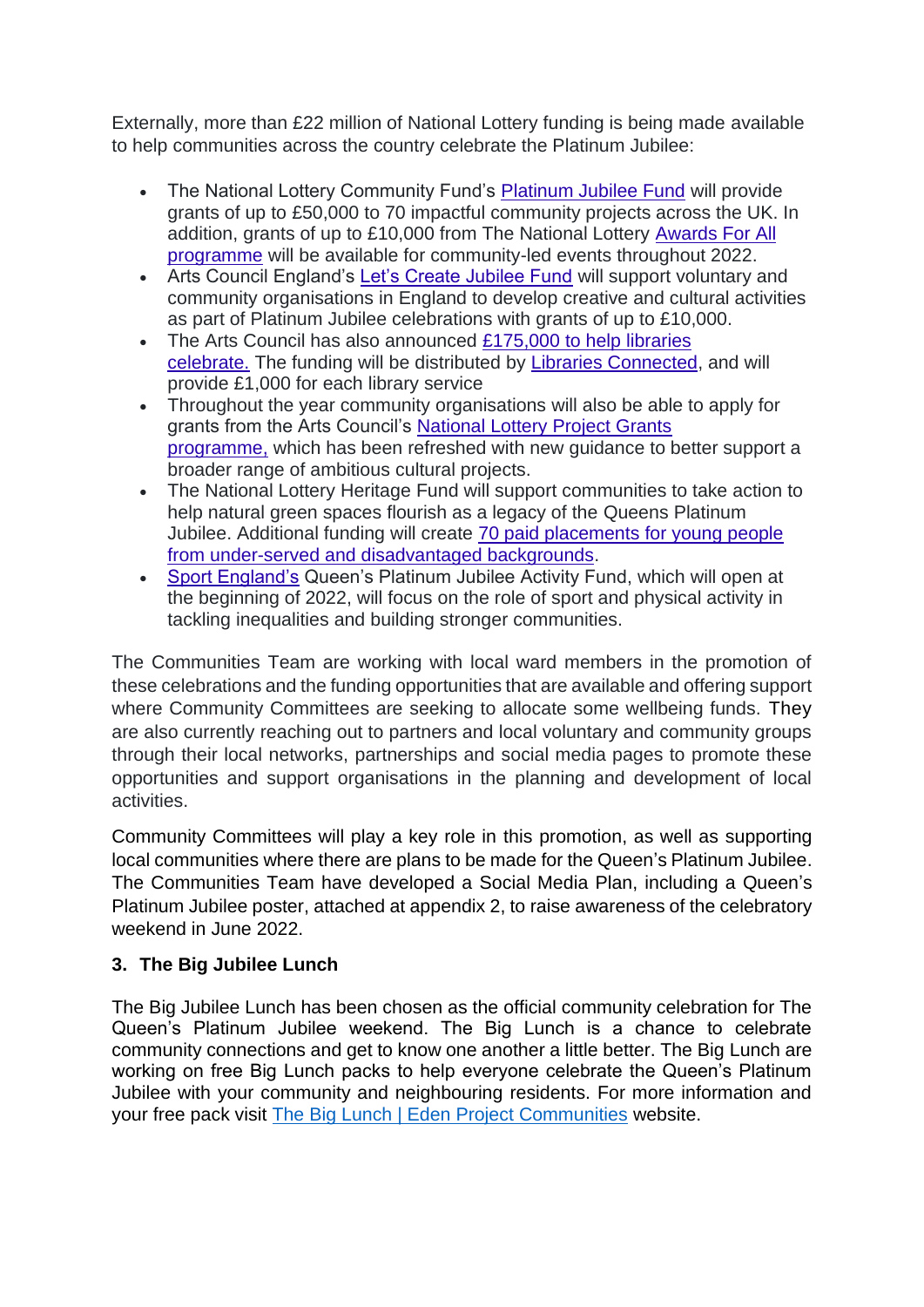

#### **4. Organising your own Street Party**

The government has published guidance including tips, advice and support on organising a street party and you can view the [government guidance on organising a](https://www.gov.uk/government/publications/your-guide-to-organising-a-street-party/your-guide-to-organising-a-street-party)  [street party](https://www.gov.uk/government/publications/your-guide-to-organising-a-street-party/your-guide-to-organising-a-street-party) here. Leeds City Council will be supporting the scheme and will administer the process, which will allow neighbours to formally close their street to through traffic to facilitate a Queen's Jubilee Street Party Event. Information from Leeds City Council is available on the following link: [Play Streets \(leeds.gov.uk\)](https://www.leeds.gov.uk/parking-roads-and-travel/licences-and-permits/play-streets)

The government has also launched its new Platinum Jubilee website, including an interactive map which will display all the events and activities that will be taking place right across the UK. The map is open for anyone to add their events and everyone is encouraged to upload any events and activities they may be planning to mark the Jubilee. To upload your event go to: [The Queen's Platinum Jubilee 2022.](https://platinumjubilee.gov.uk/)

We are also very keen to learn about all the various street parties and other celebratory events happening in Leeds to celebrate the Queen's Platinum Jubilee. If you are planning an event then please let us now by emailing [TROTEAM@leeds.gov.uk.](mailto:TROTEAM@leeds.gov.uk)

Before proceeding with any street party it's important that you review the information below that will explain what is permitted for a street party. Street parties are community events held in residential streets and are considered to be open solely to residents and surrounding neighbours.

The list below highlights the activities permitted for a street party.

- For residents and surrounding neighbours.
- Publicity only for residents.
- In a house or garden, local green space, or a quiet residential road.
- Providing your own food.
- No sale of alcohol.
- No live music.
- No entrance fee.
- Selling tickets for a raffle for a charity or good cause on the day and your prizes are less than £500.

#### **5. Do I need a Road Closure Notification?**

If you are holding your party on private land or off the road you will not need a Road Closure Notice. If you are holding your party in the street you will need to seek permission to close the road for your event. If your event requires a possible road closure, please ensure you notify Leeds City Council at: [TROTEAM@leeds.gov.uk](mailto:TROTEAM@leeds.gov.uk) no